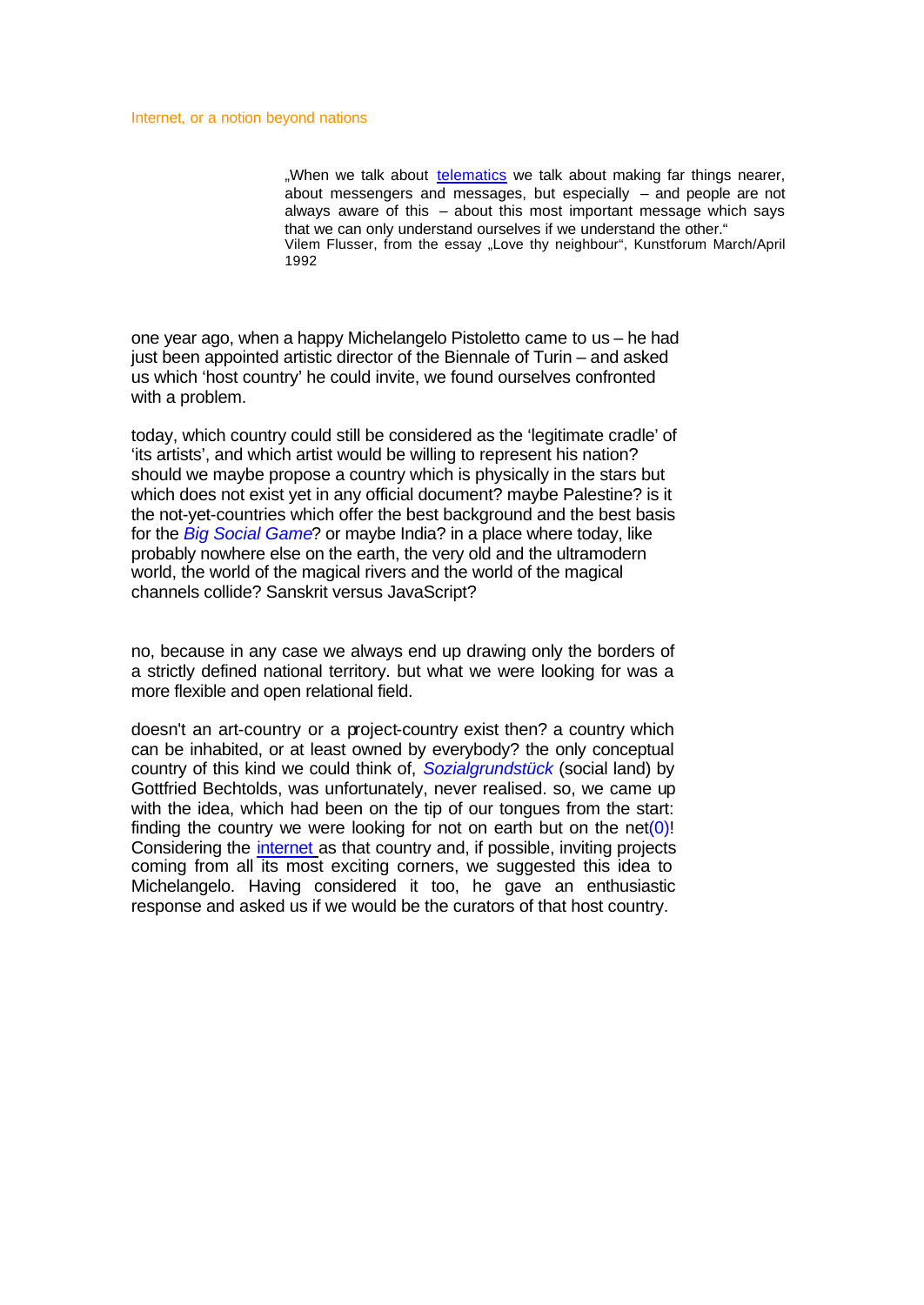

Click to go to MIDS for the full mapinternet hosts in July 1999. the number of the hosts has since changed, but their geopolitical distribution has not (1).

what do artists, who transform the internet, or rather, the possibilities of telematics, into an important "space" of their lives and projects, do? and what don't they do? what kind of projects are those whose ideal/digital support is a dialogical medium? how do real and electronic spaces interact, and how does this relate to the map above?

as with every other new medium, artists not only project their questions/ideas into the new medium, but also, they allow the new medium to ask questions about their intentions and to change them. since the invention of the telephone, when the first real-time telematic wire was stretched, rather than relate to an unresponsive 'work', artists have projected themselves through the medium towards someone who subsequently responds. when a medium is essentially a relational space, the point of view shifts. if art was previously a monologue (work of art), it has now become a dialogue and a polylogue (network). if there the quality of the work was crucial in its relation to anything, here it is the quality of the relation which is important, and how it 'generates' art. networks are a quality of relations.

this transformation from monological works into intersubjective ones has led to problems of presenting and dealing with this kind of art. as the internet is intangible and uncommodifiable, both the real presentation platform outside the computer and the art dealer, without any object to sell, have been made redundant.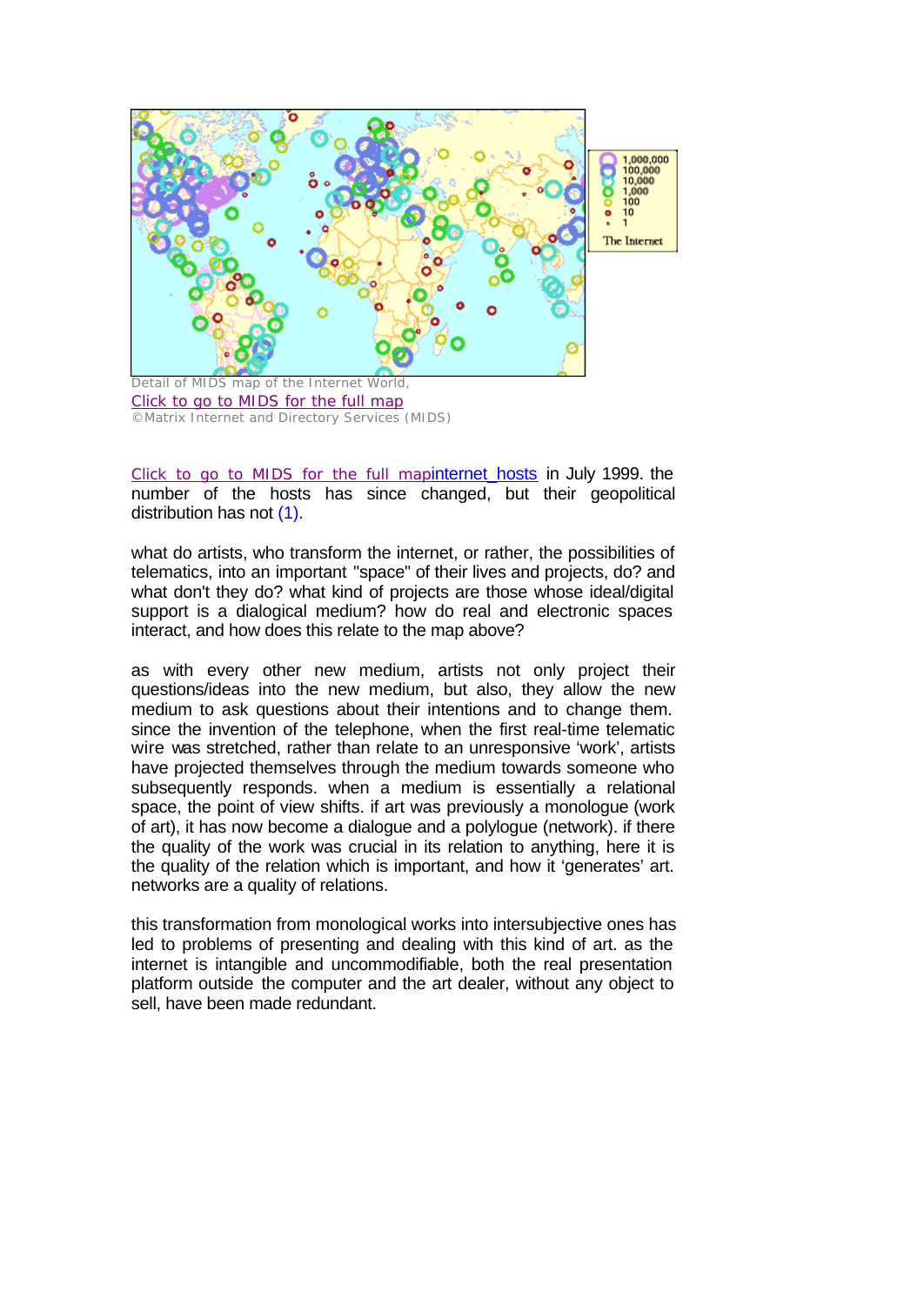this apparent dilemma is very interesting for us, not in terms of the art dealer's 'physical problem', but rather in terns of the artists' existential one. art-presentation and art-trade now have a very different meaning. on the one hand this is due to the medium itself, which as we have already noted, works in a completely different way to monological works, and on the other hand because its intrinsic quality, interactivity, enters social and ethical fields. the notion of the artist as individual, possessor of 'unshareable genius', is transforming and becoming 'condividual'(2), i.e. 'congenially shareable'.

for this reason Michelangelo's invitation was also like a gift from heaven. What better context could we have to give a platform to these net-projects than that of the *big social game*? so, we started looking for people who agreed with us on three apparently banal points: the net is an interactive media, putting a monitor, a keyboard and a mouse on a table is not enough $(3)$ , and the most exciting projects are the most contextual.

dialogue/polylogue – physical – social/relational.

our search started from our own project. we found an old mill on Spain's north-west Atlantic coast. we bought it, restored it and turned it into a telematic laboratory, into a company, into a collective association. since then we have been calling it 'mother ship'. all the projects which come out of here are called 'sister ships'. but we also give the same name to every other project or net we are linked to. in this way our little network of little projects is increasingly interconnected with other little networks, which in turn... and all of this creates a big network. we finally arrive at the ocean, which we call internet. we are saying this, because it is important for us to let people know how we carried out our search and what we considered our task as 'curators' to be.

except for a few cases, we looked for all the *bigguest.net*-projects on the net. we found them, and started getting to know and appreciating them. but our search was not a blind one, it followed the oscillating wires we had stretched over the past 10 years towards other groups and other initiatives. so (almost) all of the invited *bigguests* were friends, or friends of friends, or friends of friends of friends…but what might look terribly like favouritism is only a consequence of the host-country: we did not want and we could not show an 'international section' of projects, because we did not have the knowledge, the time, the money or the reason to do it. but since we couldn't, and we didn't even know why we should have had, we believed that the most interesting solution was to use our network as a search engine. our network (like every other one) has its foundation in the real world, this means that it feeds itself mostly on real meetings with real people. such meetings can also take place online, but there are always people sitting on the other side, and what happens between them is first and foremost their relationship.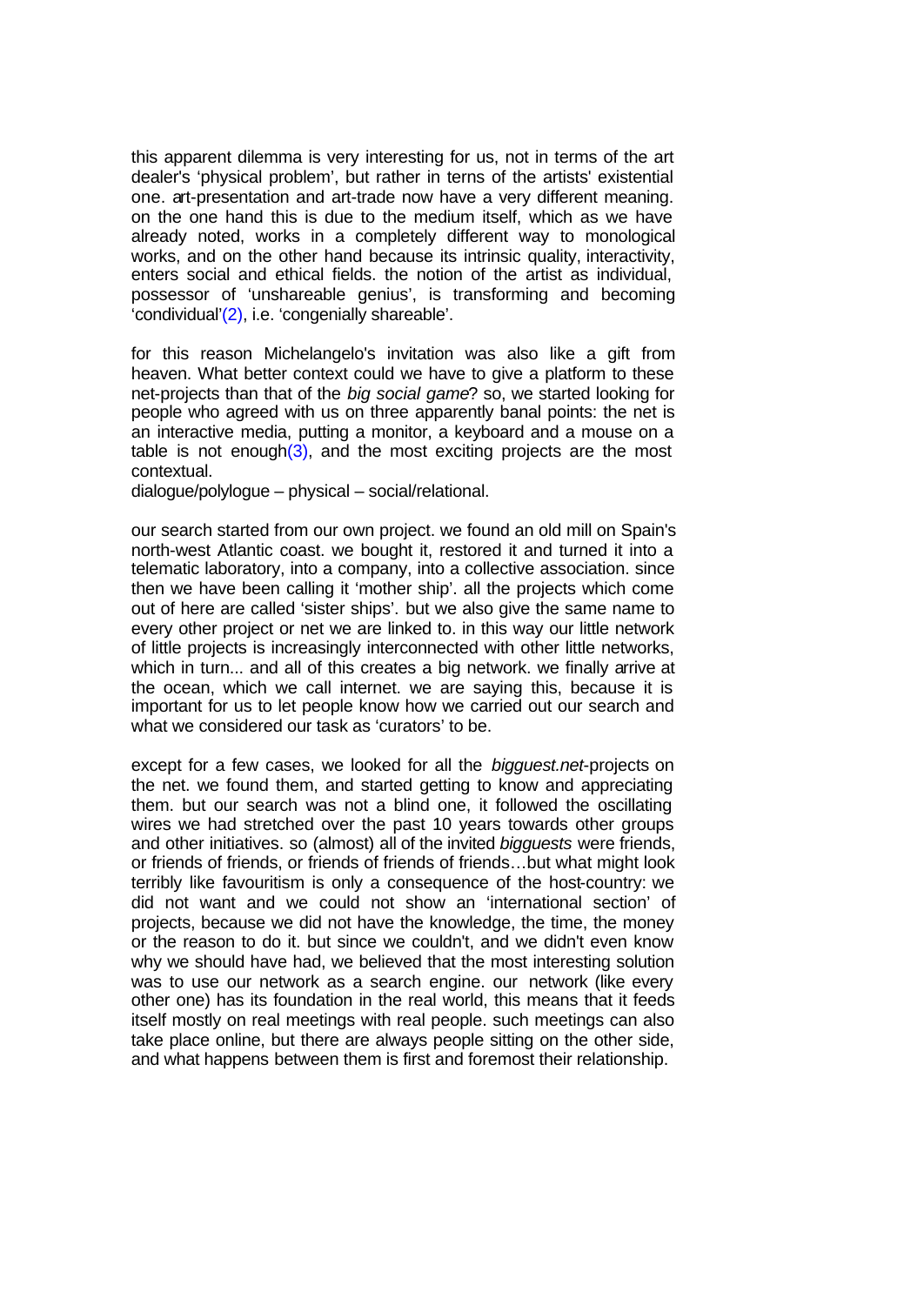the search for the bigguests looked like one big communication process which was dancing around the flames of the *big social game*, and which had a lot of influence over our decisions at all levels.

for weeks we looked for good projects, which could build information/communication islands deep in the telematic ocean, but, with the exception of what we found and present in the *related* section of this site, we failed*.* we have no doubt there are several of them also in afghanistan, africa, china, cuba, iraq, iran, ..., ..., ...but our time and our means were limited. but we should not forget that the topology of our host-land represents a decentralised landscape made up of autonomous+connected islands. the ocean is everywhere, but not as freely accessible and available as its architecture allows. but the channels are open, so please let us know whether your search was more successful or whether you are the ones we were looking for.

the ocean is free! but it is very like our freedom, its existence also depends on the value given to it by others. if nobody calls, nobody can answer, and if free telematic access to others is systematically obstructed and controlled, nobody can make a call, or at least nobody will dare to.

maybe we are intellectually too lazy to realise that I cannot exist without you, and that art cannot exist without the two of us. in the same way our eyes are too lazy to realise that what appears on my monitor is nothing but flashing points of light which feign a 'virtual reality'. the main point is not what we relate to, but the *fact* that we relate.

"lets play to change the world", the apt and suggestive expression used by Michelangelo at the beginning, also means: lets play to change ourselves.

> *calc*, February 2002, L.A. (Las Aceñas, Asturias) calc@calcaxy.com